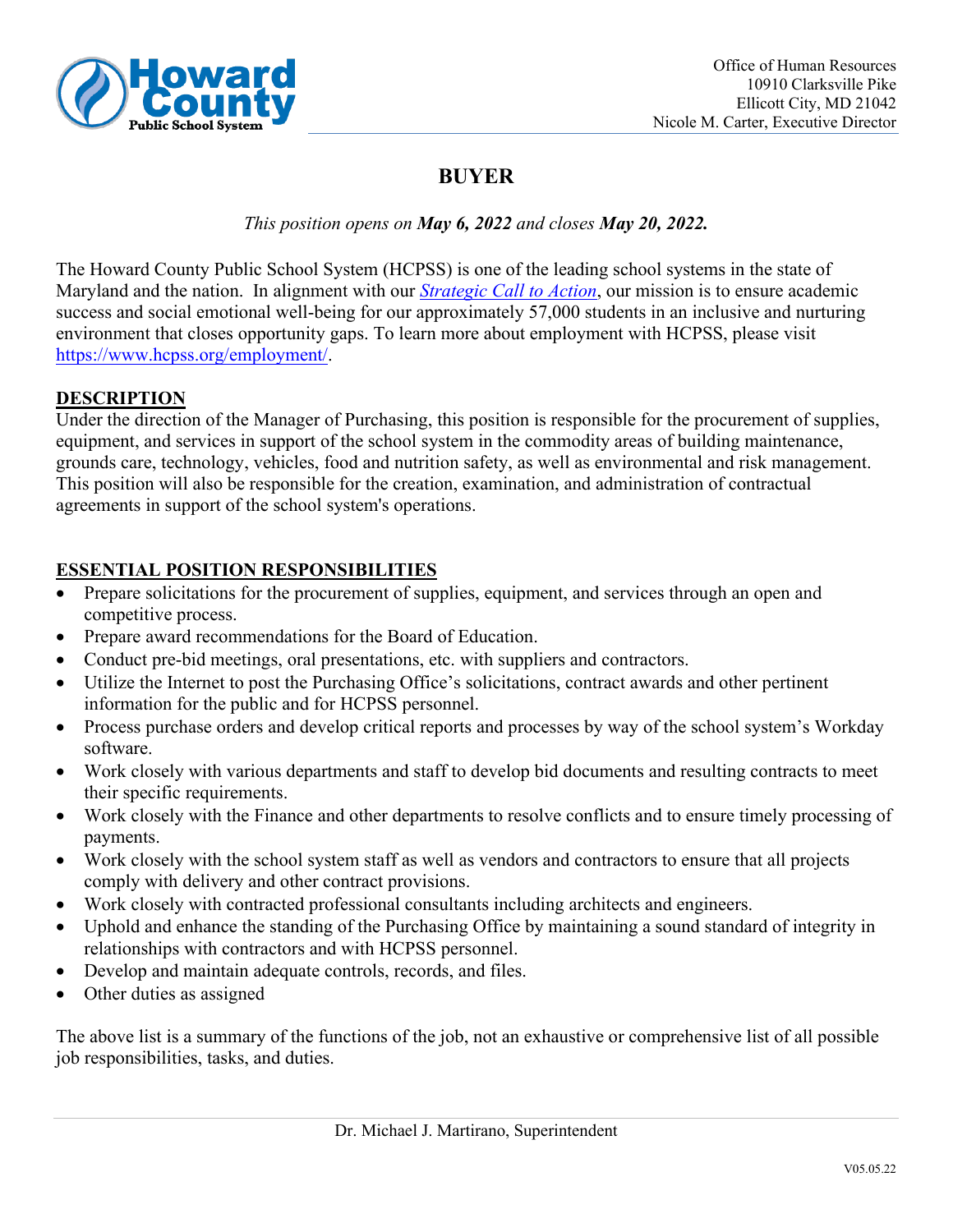

## **MINIMUM QUALIFICATIONS**

**Applicants must meet all the following qualifications, listed below, to be considered for the vacancy.** 

| Applicants must meet the criteria in ONE of the rows below.                                                                                    |                                                                                                                                      |
|------------------------------------------------------------------------------------------------------------------------------------------------|--------------------------------------------------------------------------------------------------------------------------------------|
| High school diploma or GED equivalent                                                                                                          | Ten (10) years of purchasing, sourcing, procurement,<br>supply chain management, operations management, or<br>logistics experience.  |
| Associate degree in Business<br>Administration, Supply Chain<br>Management, Operations Management,<br>Logistics, or a related field of study.  | Eight (8) years of purchasing, sourcing, procurement,<br>supply chain management, operations management, or<br>logistics experience. |
| Bachelor's degree in Business<br>Administration, Supply Chain<br>Management, Operations Management,<br>Logistics, or a related field of study. | Six (6) years of purchasing, sourcing, procurement,<br>supply chain management, operations management,<br>or logistics experience.   |
| Master's degree in Business<br>Administration, Supply Chain<br>Management, Operations Management,<br>Logistics, or a related field of study.   | Four (4) years of purchasing, sourcing, procurement,<br>supply chain management, operations management, or<br>logistics experience.  |

## **PREFERRED QUALIFICATIONS**

- CPM, CPPO, or CPPB certification.
- Experience with utilizing MS Office Suite, SharePoint, MS Teams, and Google Docs and Sheets
- Experience in PreK-12 public education or government setting.
- Experience with Workday, eMaryland Marketplace advantage System, or another procurement management software.
- Knowledge and experience with applying *COMAR* Title 21 and other Maryland state procurement laws, regulations, policies, and procedures.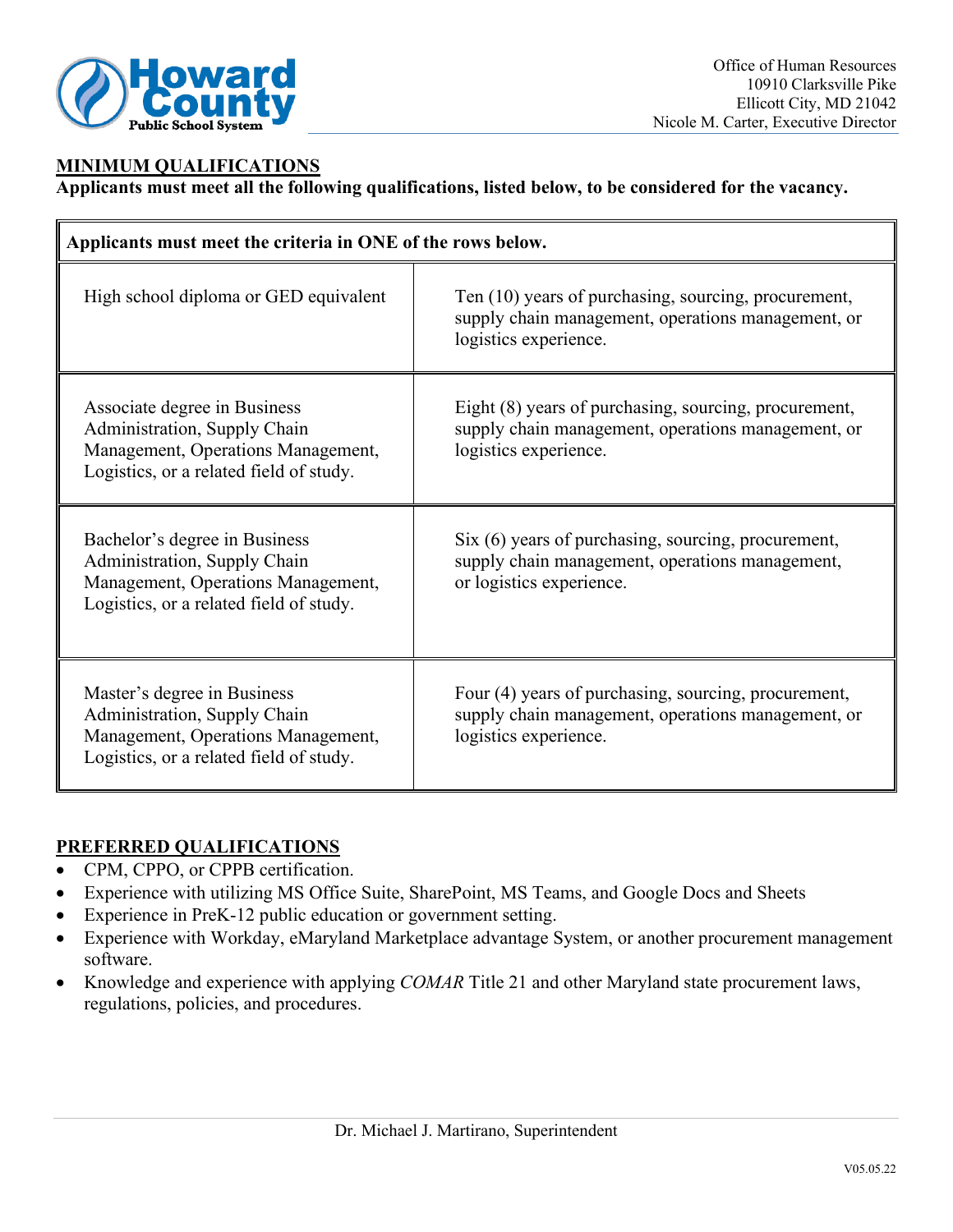

## **SELECTION REQUIREMENTS**

Applicants who meet the minimum (and preferred) qualification will be included in further evaluation. The evaluation may be a rating of your application based on your education, training, and experience as they related to the requirements of the position. Therefore, it is essential that you provide complete and accurate information on your application. Please report all education, experience, dates, and hours of work. Clearly indicate your college degree and major on your application, if applicable.

For education obtained outside the U.S., any job offer will be contingent on the candidate providing an evaluation for equivalency by a foreign credential evaluation service prior to starting employment (and may be requested prior to interview).

HCPSS requires an official [evaluation of foreign credentials](http://www.marylandpublicschools.org/about/Pages/DEE/Certification/Foreign-Transcript-Evaluation-Agencies.aspx) to verify educational qualifications.

## **EMPLOYMENT INFORMATION**

This is a 12-month per year position in the Howard County Educators Association, Educational Support Professionals (HCEA-ESP) employee unit. The current salary range for this position is Grade 25 on the Technical Central Office and School Based salary scale, \$77,553 - \$121,653. Actual placement will be in accordance with the salary procedures of the Howard County Public School System and the HCEA Master Agreement which considers relevant prior experience. Under the Fair Labor Standards Act, this position is exempt from overtime.

Under the HCPSS Telework Program, this position may have flexible work from home options available. Approval is based on the needs of the department and the school system.

## **HCPSS encourages vaccination against COVID-19 as a continuous mitigation strategy for the health and wellbeing of students and staff.**

## **APPLICATION REQUIREMENTS**

Complete applications must be submitted by the closing date. Information submitted after this date will not be added. Incomplete applications will not be accepted. Resumes will not be accepted in lieu of a completed application.

**Only applicants who submit all the requested information by the closing date of the vacancy will be considered for this position.** Interviews will be limited to those applicants who, in addition to meeting the basic requirements, have experiences and education which most closely match the position qualifications and the needs of the school system.

Please note that a completed application includes:

- A complete application form that includes a listing of employment locations with dates of employment and names of direct supervisors.
- All supplemental materials (i.e.: resume, letter of introduction, transcripts) are required to verify that you meet the minimum qualifications.